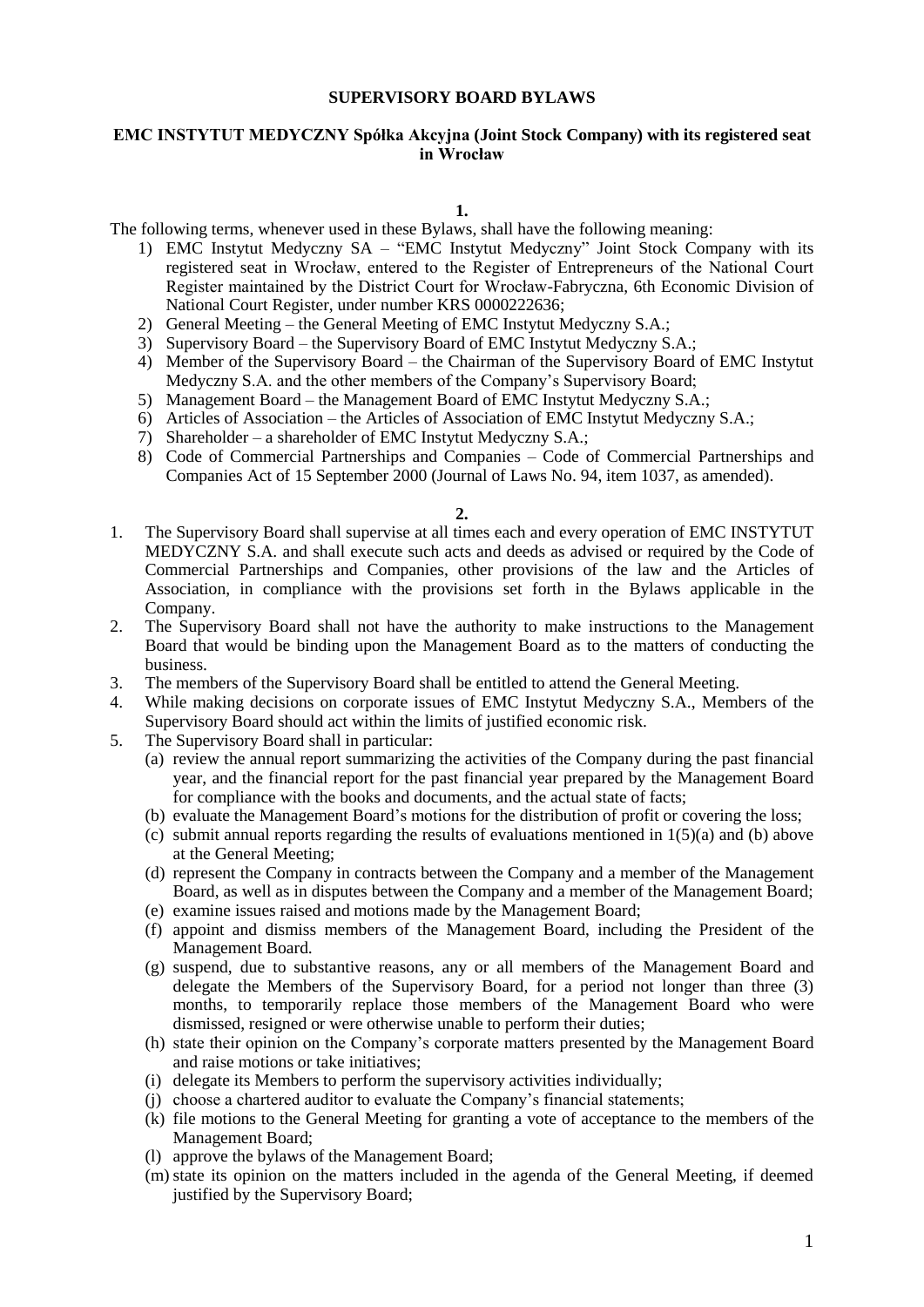- (n) agree or disagree, as the case may be, to acquire or dispose of a real property or share in a real property by the Company;
- (o) decide on the remuneration of the members of the Management Board and make annual remuneration reviews;
- (p) while deciding on and/or reviewing the remuneration of particular members of the Management Board, take into consideration the amount of work necessary to perform the duties of a member of the Management Board, the scope of duties and responsibility associated with being a member of the Management Board, as well as the financial results of EMC Instytut Medyczny S.A., the size of the Company, and the current trends in the labour market regarding remuneration. The remuneration scheme should also account for the incentive system, motivating particular members of the Management Board to better quality and efficiency of work;
- (q) adopt an annual resolution, wherein a comprehensive evaluation of EMC INSTYTUT MEDYCZNY S.A. business will be presented, and submit such resolution to the General Meeting. The evaluation from the preceding sentence should be made available by the Management Board to the shareholders at such time to allow each shareholder to know the details of it before the General Meeting;
- (r) choose the chartered auditor authorized to make audits of the financial statements in a way ensuring independence of audit. The chartered auditor shall file a statement to the Company that he/she fulfils all impartiality and independence criteria. The Supervisory Board shall choose a new auditor at least every 5 years or impose contractual obligations requiring the entity acting as an auditor that the chartered auditor be changed every 5 years.

- 1. The Supervisory Board shall be composed of five (5) to seven (7) members, including the Chairman and the Vice-Chairman.
- 2. The Chairman and the Vice-Chairman may be dismissed by a resolution of the Supervisory Board at any time, which shall not however result in the termination of their mandate.
- 3. A candidate to a Member of the Supervisory Board should be well educated, have professional and personal experience, be a man of high moral standards and have enough time to be able to properly perform his/her duties. Each candidacy should be presented and considered in detail to allow for a conscious choice based on the above criteria.
- 4. The Members of the Supervisory Board shall be appointed to the office by the General Meeting for a five-year term. The Members of the Supervisory Board shall be dismissed from the office also by the General Meeting.
- 5. The mandates shall be terminated on the day when the General Meeting approving the financial statements for the last financial year of their office is held.
- 6. A Member of the Supervisory Board should abstain from resigning while in office, if this could disable the proper functioning of the Supervisory Board, in particular preclude a timely adoption of a resolution important to EMC INSTYTUT MEDYCZNY S.A.
- 7. A Member of the Supervisory Board, who was delegated to perform the supervisory duties at all times, should give a detailed account on his/her activity during each meeting of the Supervisory Board.
- 8. Members of the Management Board, appointed agents, liquidators, plant or branch managers, as well as the chief accountant, legal counsellor, and barrister employed by the Company, and/or other persons reporting directly to a member of the Management Board may not be appointed a Member of the Supervisory Board.
- 9. The provisions of clause 3(8) shall apply to the members of the board and liquidators of a subsidiary or cooperative.

## **4.**

- 1. On the first meeting, the Members of the Supervisory Board shall appoint the Chairman and the Vice-Chairman, acting as a deputy, of the Supervisory Board from among its Members.
- 2. The Chairman and the deputy shall be elected by a simple majority of votes of the Members of the Supervisory Board present at the meeting.
- 3. The Chairman of the Supervisory Board shall convene meetings of the Supervisory Board, preside over the Meetings and represent the Supervisory Board externally.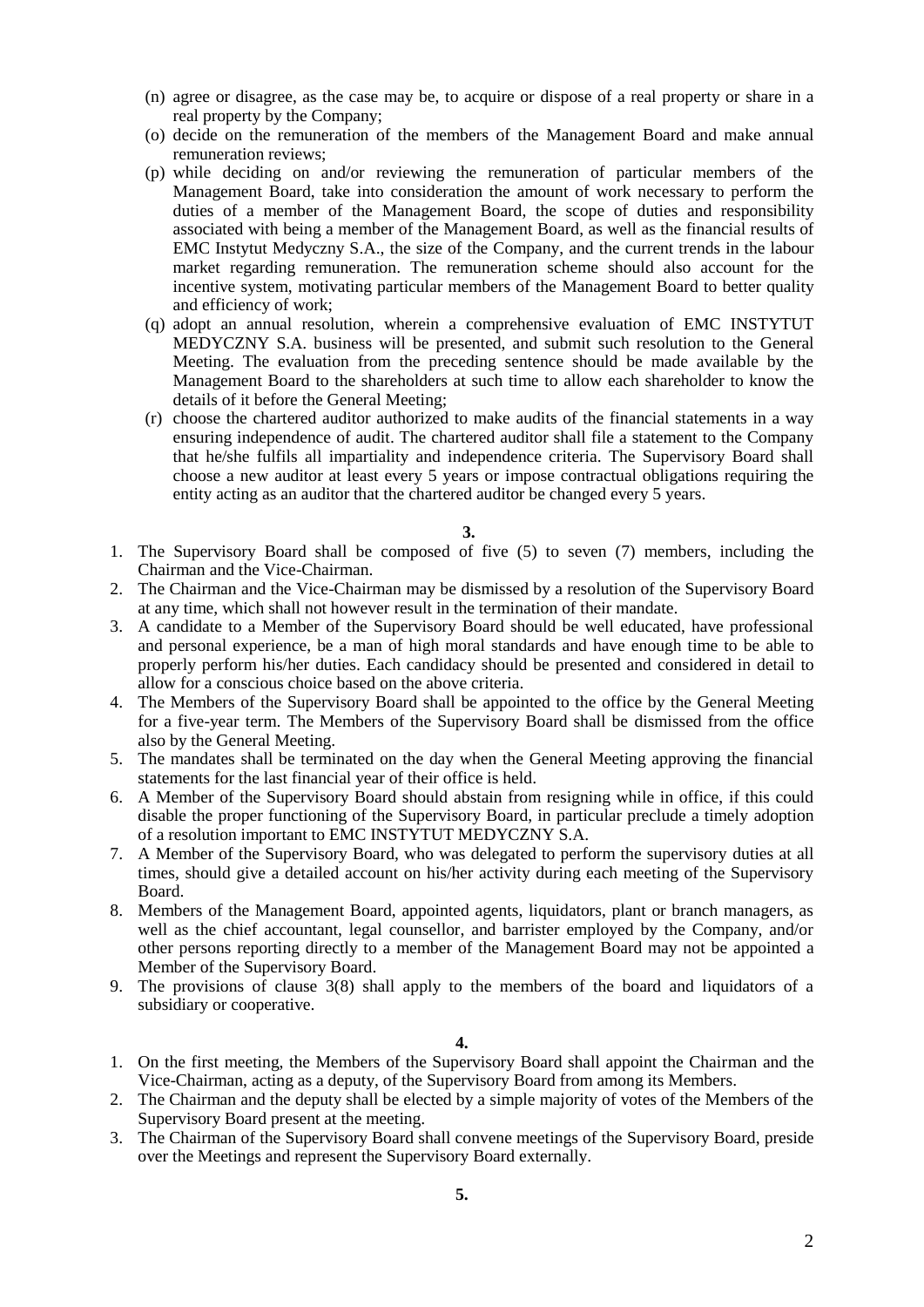- 1. The meetings of the Supervisory Board shall be convened by the Chairman when necessary; however, the meetings shall be convened at least 3 times in a financial year.
- 2. In the case of an absence of the Chairman, the meeting shall be conducted by the Vice-Chairman. In the case of an absence of the Vice-Chairman, the meeting shall be conducted by a Member of the Supervisory Board chosen by the rest of the Supervisory Board present at the meeting.
- 3. Furthermore, the Chairman of the Supervisory Board is obliged to convene the meeting of the Supervisory Board upon a written order of the Management Board or other Member of the Supervisory Board containing the proposed agenda. In such a case, the meeting of the Supervisory Board should be convened within two weeks of filing the motion or order at the latest. Otherwise, the meeting may be convened by a Member himself/herself specifying the date, place and agenda of the meeting.
- 4. An invitation to the meeting of the Supervisory Board, containing the date, place, and proposed agenda, should be sent via the registered mail or in an electronic form to an e-mail address specified by a member of the Supervisory Board at least seven (7) days in advance. Resolutions concerning matters not included in the agenda may not be adopted, unless all Members of the Supervisory Board are present at the meeting and none of them objects.
- 5. A meeting of the Supervisory Board may be convened without any formal invitation, provided all Members of the Supervisory Board give their consent on the day of meeting at the latest and confirm their consent in writing or sign the attendance list.
- 6. The first meeting of a newly constituted Supervisory Board shall be convened by the Management Board within thirty (30) days of the day when the Supervisory Board was constituted, unless the Supervisory Board convenes the first meeting earlier at its own initiative.
- 7. Not only the Members of the Supervisory Board, but also the members of the Management Board may attend the meeting of the Supervisory Board as advisors, except when the matters concerning the Management Board or members of the Management Board are decided, in particular when members of the Management Board are appointed or dismissed, their work or responsibilities are being evaluated, their remuneration agreed, and the contracts or disputes between them and EMC INSTYTUT MEDYCZNY SA. discussed, unless the Supervisory Board decides otherwise. Furthermore, the right to attend the meeting of the Supervisory Board shall be extended to all those invited by the Supervisory Board.
- 8. The meetings shall be held in the Company's registered office, unless it has been decided otherwise by the Chairman of the Supervisory Board.

- 1. The meeting of the Supervisory Board shall be opened and presided over by the Chairman of the Supervisory Board or by the deputy.
- 2. The Member presiding over the meeting shall in particular:
- a) announce the opening and the closing of the meeting, as well as the breaks in between;
- b) ensure that the meeting proceeds properly and as planned;
- c) order voting and confirm results of voting.
- 3. A Member of the Supervisory Board who raises an issue to be voted not included in the agenda shall be required to first formulate a draft resolution.
- 4. During each meeting minutes of the meeting are recorded. The minutes shall be prepared by a person appointed by the person conducting the meeting. The minutes shall contain, in particular:
	- a) date and place of the meeting;
	- b) names of Members of the Supervisory Board attending the meeting;
	- c) names of other persons attending the meeting;
	- d) a note on accepting the minutes from the previous meeting. Since each Member of the Supervisory Board has the right to object in writing against the contents of the accepted minutes, such objection, if any, shall be attached to the minutes and filed in the book of minutes;
	- e) the agenda accepted by the Supervisory Board or a note that the meeting was held in accordance with the agenda laid down in the invitations;
	- f) the words of a Member of the Supervisory Board provided he/she requests that such words be entered to the minutes; a Member of the Supervisory Board shall have the right to dictate the exact words which are to be entered to the minutes;
	- g) the words of any other person attending the meeting, provided any Member of the Supervisory Board requests that such words be entered to the minutes;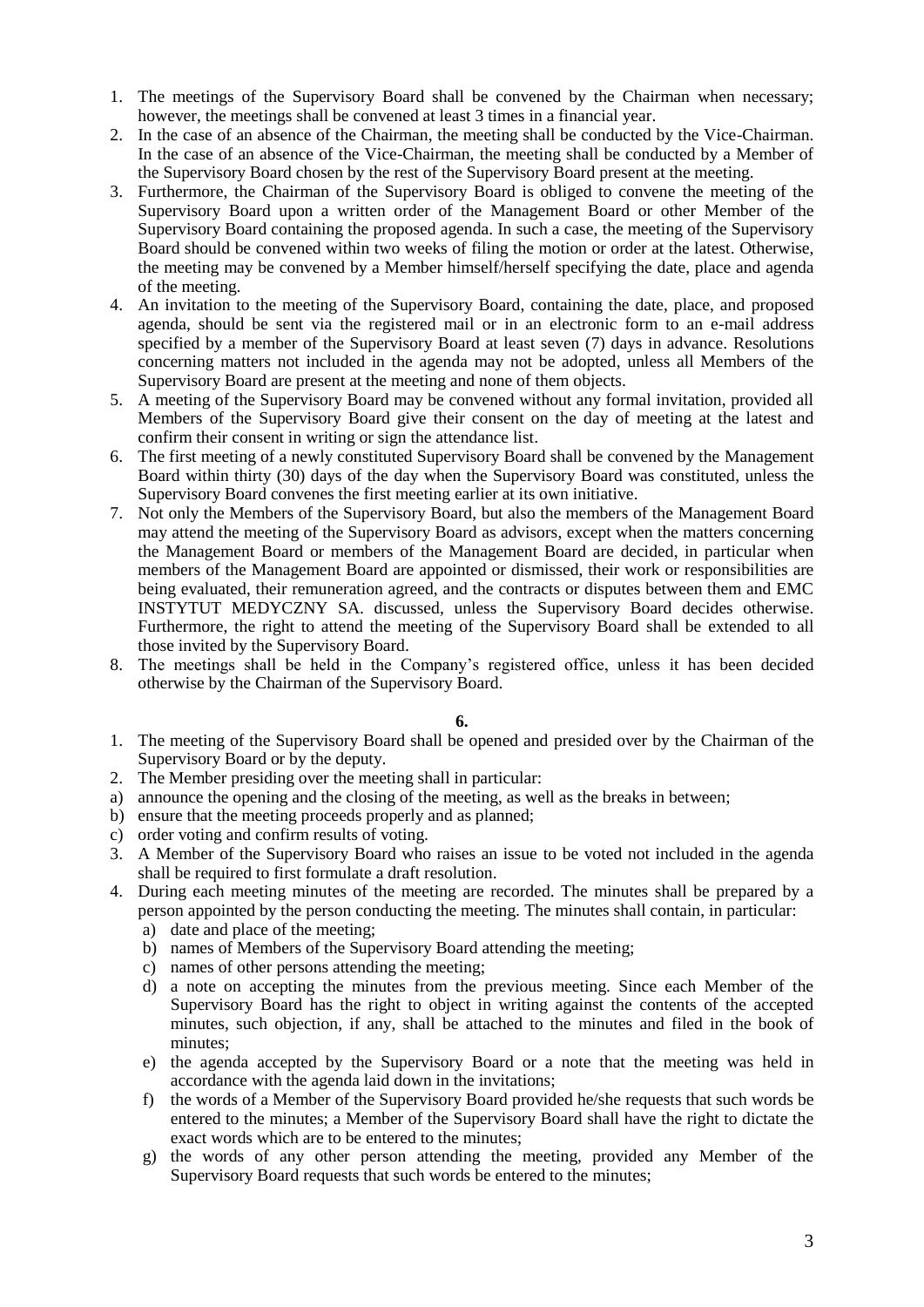- h) a reference to any document presented at the meeting, provided any Member of the Supervisory Board requests that such a reference be entered to the minutes;
- i) the wording of the resolutions and results of voting, including a note on the method in which each Member of the Supervisory Board cast the vote;
- 5. On a Member's request, copies of the requested documents presented at the meeting shall be attached to the minutes.
- 6. The minutes shall be signed by all Members of the Supervisory Board who attended the meeting. The minutes shall be presented for signature on the next meeting of the Supervisory Board.
- 7. The minutes shall be kept in the Company's registered office in a way agreed by the Company's Management Board.

- 1. Where the Supervisory Board is composed of five (5) members, the quorum to adopt resolutions is at least three (3) members. Where the Supervisory Board is composed of six (6) or seven (7) members, the quorum to adopt resolutions shall be at least four (4) members, providing all Members were invited in accordance with clause 5.
- 2. The resolutions shall be adopted by simple majority of votes, unless the Articles of Association or the law provide otherwise. In case of a tie, the Chairman shall have the casting vote.

**8.**

- 1. Subject to the provisions of clause 8(2) and (3), the Members of the Supervisory Board shall not attend the meetings of the Supervisory Board, vote or execute other rights or duties other than personally.
- 2. The Members of the Supervisory Board may adopt resolutions by voting in writing on behalf of another Member of the Supervisory Board, upon submitting a written power of attorney, authorizing such voting to be held. However, the matters introduced to the agenda during a meeting of the Supervisory Board must not be voted in writing.
- 3. The resolutions may also be adopted in writing or via the remote communication systems, such as teleconference.
- 4. The resolutions adopted in accordance with clause 8(2) and (3) shall be binding only if all Members of the Supervisory Board were advised of the contents of the resolution.
- 5. The voting in writing means that each Member of the Supervisory Board shall be given the draft resolution to sign. The date of adopting a resolution in accordance with this clause shall be the date of signing it by the last from the number of members of the Supervisory Board necessary for adopting or voting down a given resolution.
- 6. Remote voting can be effected by means of facilities allowing the Chairman of the Supervisory Board or the deputy to communicate with the rest of the Supervisory Board at the same time, or by means of facilities allowing the Chairman of the Supervisory Board or the deputy to communicate individually with a particular Member of the Supervisory Board. A resolution shall be deemed adopted when the required majority of Members of the Supervisory Board has voted by means of such facilities for its adoption, provided all Members of the Supervisory Board have been given the chance to cast their vote. The Chairman or the deputy shall order that a protocol on the voting be compiled for documentation purposes. The protocol shall contain in particular: the text of the resolution voted via the remote communication system, names of the Members of the Supervisory Board who cast their vote and their vote, results of the voting, a statement whether or not the resolution has been adopted. The Chairman or the deputy shall promptly sign the protocol after it has been compiled. The protocol shall be signed by the rest of the Supervisory Board during the following meeting of the Supervisory Board.
- 7. The provisions provided in 8(2)-(6) on adoption of resolutions shall not apply to appointing the Chairman and the Vice-Chairman, appointing a member of the Management Board, and dismissing or suspending the above persons.
- 8. A Member of the Management Board who disagrees with the adopted resolution shall have the right to have his/her dissent recorded in verbatim form in the protocol.

A resolution of the Supervisory Board shall become effective as of the day of its adoption, unless a later effective date has been explicitly specified in the resolution.